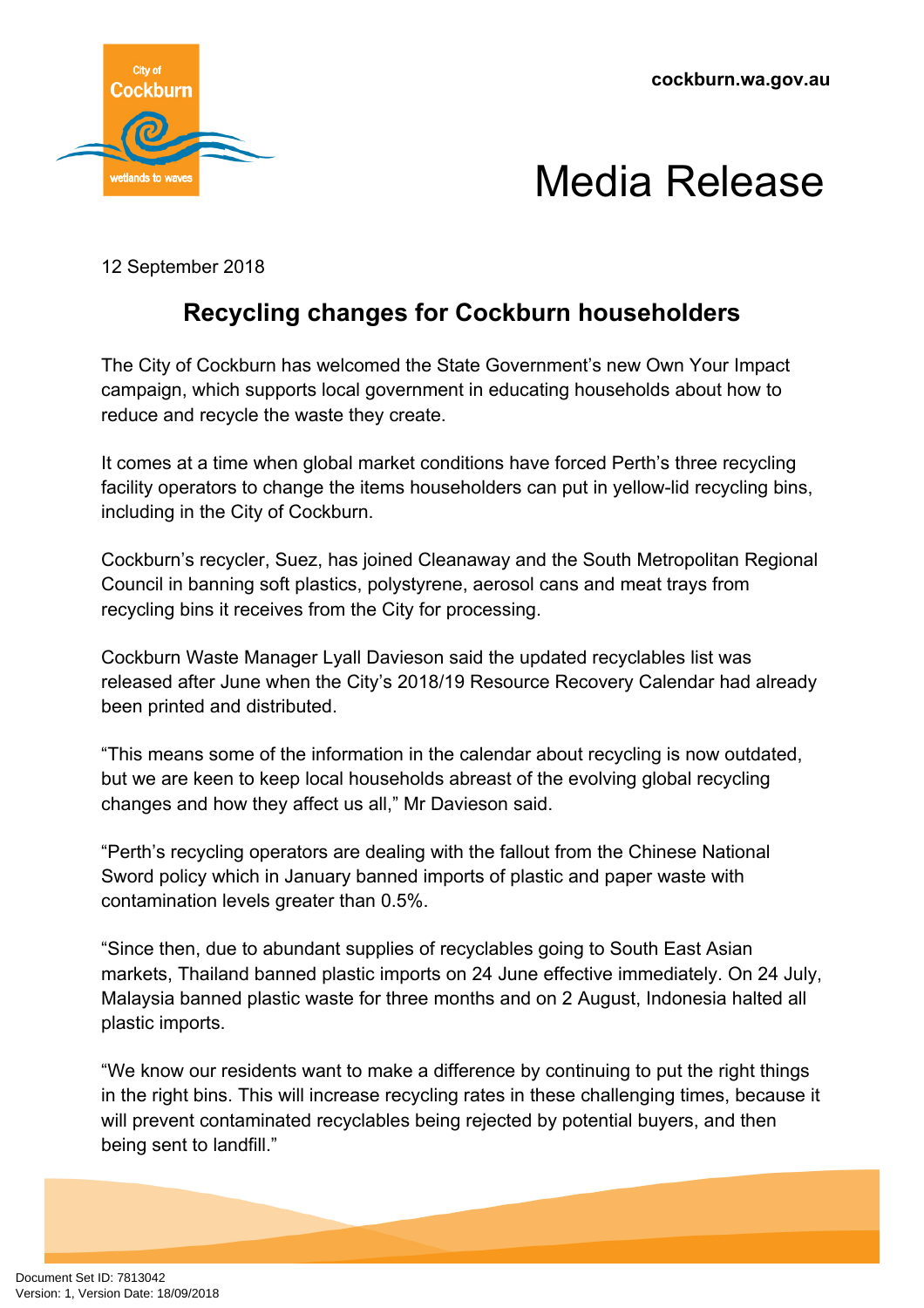

## Media Release

Suez State General Manager Craig Barker said the company's Bibra Lake Materials Recycling Facility could no longer accept soft plastics, polystyrene and meat trays as they contaminated clean commodity streams like plastic bottles, newspaper and cardboard.

"This is as a direct result of a fundamental shift in global commodity markets initiated by China's National Sword policy and subsequent oversupply into other overseas markets," Mr Barker said.

"Aerosols are better disposed of through council's Household Hazardous Waste dropoff scheme due to the risk of explosion and fire caused by flammable residue in the cans, which are a real danger for our employees at Bibra Lake," Mr Barker said.

"Meat trays also cannot go into the recycling bin as there is a lot of confusion around what materials they are made from, and so they are treated as a contaminant. They need to go in the general waste bin to protect markets for our clean commodity streams. "

Mr Davieson said the aim was to help householders understand that the global recycling market was undergoing massive change and the most important way to address it, was to stay on top of what could be recycled, to reduce contamination rates.

"Suez tells us that up to 20 per cent of recycling it receives is contaminated, compared to historic levels of eight per cent. We must try to reduce this because contaminated bales of recyclables are sent to landfill, which is something we all want to prevent."

Soft, scrunchable plastics like plastic wrap, food packaging, plastic bags, cellophane and bubble wrap should be taken to REDcycle collection bins at local supermarkets, for manufacture into benches, bollards and playground equipment. For a list of drop-off points visit <http://www.redcycle.net.au/what-to-redcycle/>

Polystyrene can be dropped off at Henderson Waste Recovery Park (HWRP) free of charge (if no other waste disposal is involved) where it is compacted for bulk transportation and recycling.

Aerosol cans can be dropped off at the Spearwood Administration Centre at Coleville Crescent, or at HWRP for free (if no other waste disposal is involved).